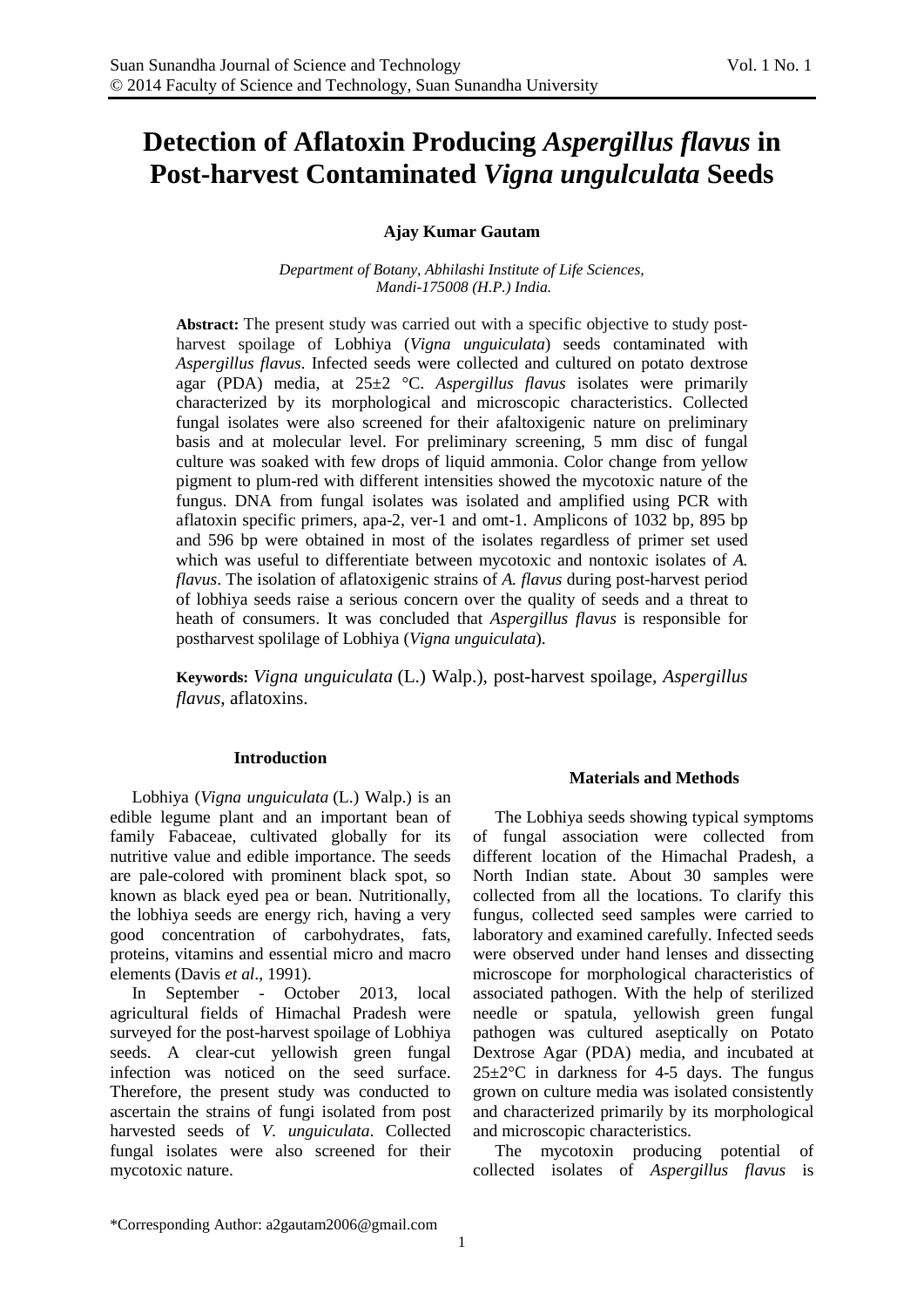preliminarily carried out as per the method described by Saito and Machida (1999). A 5mm disc of fungal culture was soaked with few drops of liquid ammonia and observe disc for the color changed.

The aflatoxin producing nature *A. flavus* isolates was also studied at molecular level. DNA from fungal isolates was isolated following CTAB method (Shapira *et al.,* 1996; Konietzny and Geriner, 2003) and amplified using PCR with aflatoxin specific primers, apa-2, ver-1 and omt-1 (Shapira *et al*., 1996; Konietzny and Geriner, 2003).

# **Results and Discussion**

Fungi namely *Aspergillus flavus* was consistently found associated to the described

symptoms on Lobhiya seeds. Initially, the fungus appeared as yellowish-green on seeds surface that invaded healthy seeds later on (Fig.1 A-B). On PDA medium, colonies were yellowish-green, entire margin with umbonate elevations, exudate absent, reverse colorless to yellow and moderate to rapid in growth. Mycelium white, branched, septate; conidiphore 600 to 800 µm in length, 15 to 20 µm in diameter, vesicle globose to subglobose; conidia 20 to 45 µm in size, yellowish green, smooth; phialides covering nearly entire vesicle, biseriate primary and secondary phialides 7 to 10 um in size, cleistothecia observed. On the basis of morphological and cultural characteristics the fungus was identified as *A. flavus* (Fig. 1 C).



\_\_\_\_\_\_\_\_\_\_\_\_\_\_\_\_\_\_\_\_\_\_\_\_\_\_\_\_\_\_\_\_\_\_\_\_\_\_\_\_\_\_\_\_\_\_\_\_\_\_\_\_\_\_\_\_\_\_\_\_\_\_\_\_\_\_\_\_\_\_\_\_\_\_\_\_\_\_\_\_\_\_\_\_\_\_\_\_\_\_\_\_\_\_\_\_\_\_\_\_\_\_\_\_\_\_\_\_\_\_\_\_\_\_\_\_\_\_\_\_\_\_\_\_\_\_\_\_\_\_\_\_\_\_\_\_\_\_\_\_\_\_\_\_\_\_\_\_\_\_\_\_\_\_\_\_\_\_\_\_\_\_\_\_\_\_\_\_\_\_\_\_\_\_\_\_\_\_\_\_\_\_\_\_\_\_\_\_\_\_\_\_\_\_\_\_\_\_\_\_\_\_\_\_\_\_\_\_\_\_\_\_\_\_\_\_\_\_\_\_\_\_\_\_\_\_\_\_\_\_\_\_\_\_\_\_\_\_\_\_\_\_\_\_\_\_\_\_\_\_\_\_\_\_\_\_\_\_\_\_\_\_\_\_\_\_\_\_\_\_\_\_\_\_\_\_\_\_\_\_\_\_\_\_\_\_\_\_\_\_\_\_\_\_\_\_\_\_\_\_\_\_\_

**Figure 1.** *Aspergillus flavus* associated with Lobhiya (*V. unguiculata*) seeds. **A-B.** Infected seeds; **C.** Microscopic view of *A. flavus*.

After exposure of *A. flavus* isolates to liquid ammonia, color changed from yellow pigment to plum-red with different intensities. This showed the mycotoxic nature of the fungus at preliminary level. In continuation, upon amplification of

genomic DNA of *A. flavus* isolates with aflatoxin specific primers, apa-2, ver-1 and omt-1, amplicons of 1032 bp, 895 bp and 596 bp respectively, were obtained in most of the isolates regardless of primer set used. The results were useful in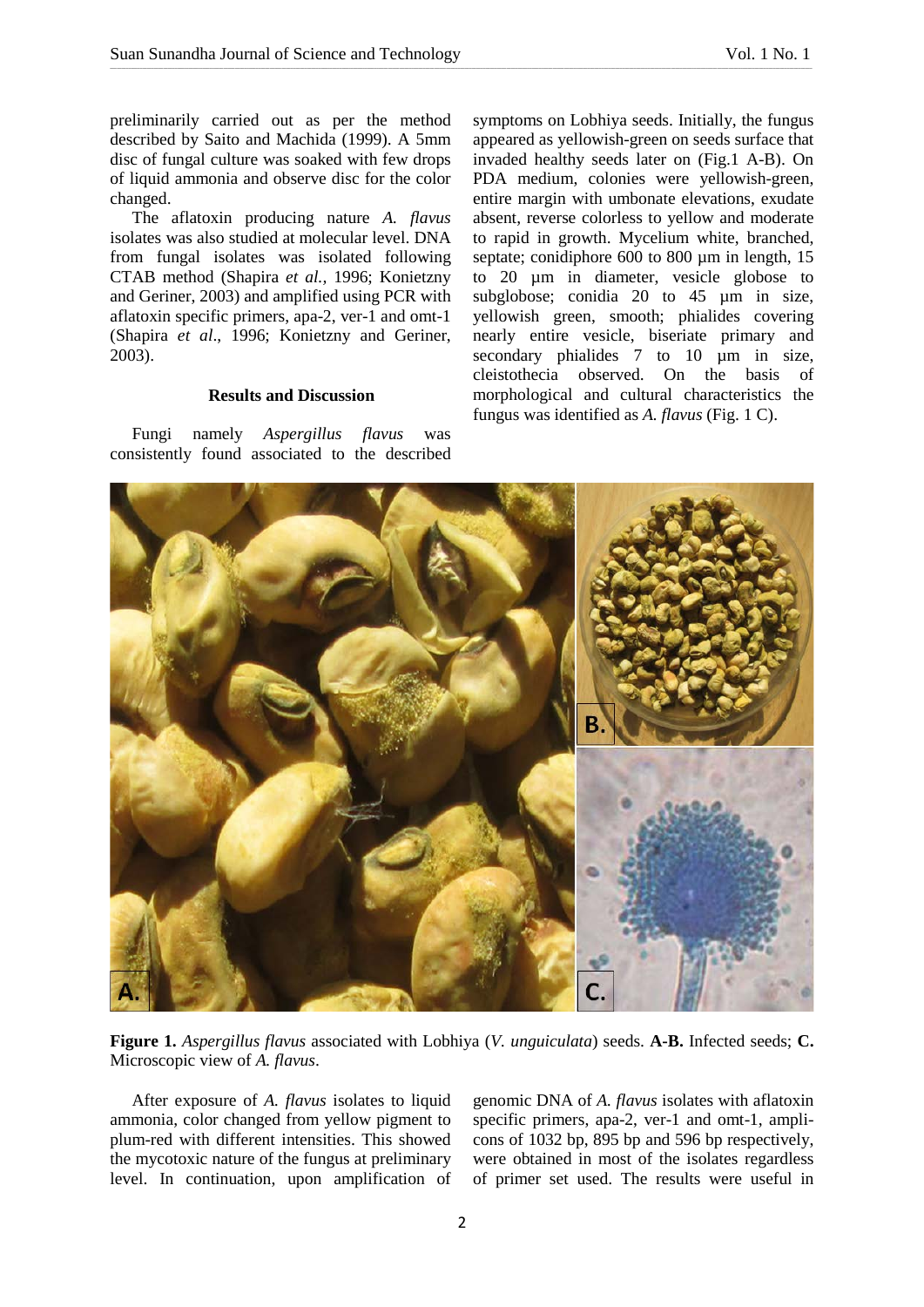determining the aflatoxigenic potential of *A. flavus* and also to differentiate between

mycotoxic and nontoxic isolates of *A. flavus*  (Figs. 2, 3)*.*



\_\_\_\_\_\_\_\_\_\_\_\_\_\_\_\_\_\_\_\_\_\_\_\_\_\_\_\_\_\_\_\_\_\_\_\_\_\_\_\_\_\_\_\_\_\_\_\_\_\_\_\_\_\_\_\_\_\_\_\_\_\_\_\_\_\_\_\_\_\_\_\_\_\_\_\_\_\_\_\_\_\_\_\_\_\_\_\_\_\_\_\_\_\_\_\_\_\_\_\_\_\_\_\_\_\_\_\_\_\_\_\_\_\_\_\_\_\_\_\_\_\_\_\_\_\_\_\_\_\_\_\_\_\_\_\_\_\_\_\_\_\_\_\_\_\_\_\_\_\_\_\_\_\_\_\_\_\_\_\_\_\_\_\_\_\_\_\_\_\_\_\_\_\_\_\_\_\_\_\_\_\_\_\_\_\_\_\_\_\_\_\_\_\_\_\_\_\_\_\_\_\_\_\_\_\_\_\_\_\_\_\_\_\_\_\_\_\_\_\_\_\_\_\_\_\_\_\_\_\_\_\_\_\_\_\_\_\_\_\_\_\_\_\_\_\_\_\_\_\_\_\_\_\_\_\_\_\_\_\_\_\_\_\_\_\_\_\_\_\_\_\_\_\_\_\_\_\_\_\_\_\_\_\_\_\_\_\_\_\_\_\_\_\_\_\_\_\_\_\_\_\_\_

**Fig. 2.** PCR amplification of genomic DNA of *A. flavus* strains primed by ver-1, with 895 bp amplification.



**Figure 3.** PCR amplification of genomic DNA of A. flavus strains primed by omt-1, with 596 bp amplification.